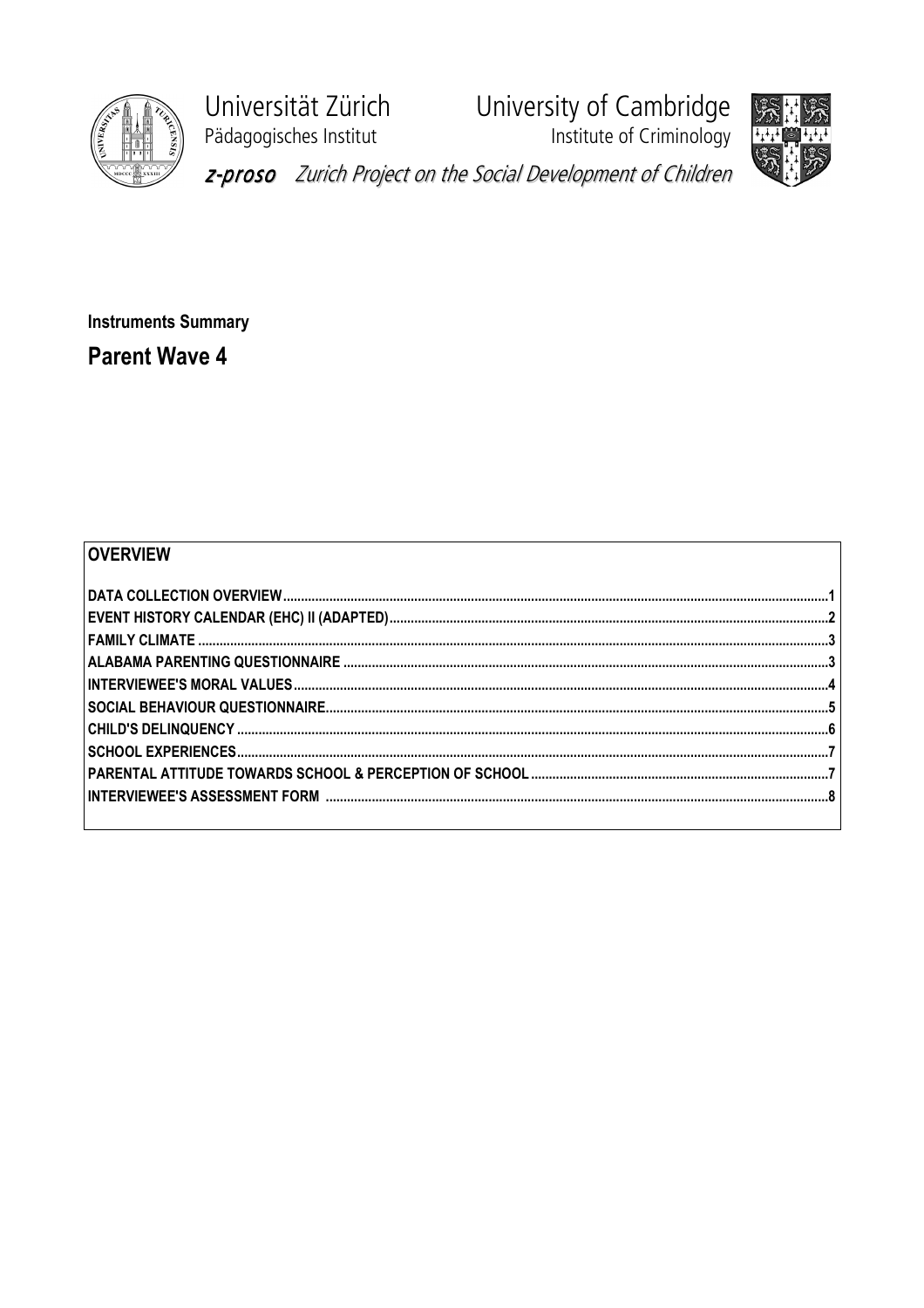| <b>Data Collection Overview</b>                 |                                                                                                                                                                                                                             |
|-------------------------------------------------|-----------------------------------------------------------------------------------------------------------------------------------------------------------------------------------------------------------------------------|
| <b>Interview Languages</b>                      | German / Swiss-German<br>$\bullet$<br>Albanian<br>$\bullet$<br>English<br>$\bullet$<br>Italian<br>$\bullet$<br>Portuguese<br>٠<br>Serbo-Croatian<br>$\bullet$<br>Spanish<br>٠<br>Tamil<br>$\bullet$<br>Turkish<br>$\bullet$ |
| Interviewee                                     | In most cases the same person as in the preceding wave, i.e., the target child's primary caregiver.                                                                                                                         |
| <b>Interview Setting</b>                        | Computer-aided personal face-to-face interviews, usually at interviewee's home.                                                                                                                                             |
| Fieldwork                                       | 28.08.2008 - 08.04.2009                                                                                                                                                                                                     |
| <b>Number of Completed</b><br><b>Interviews</b> | 1074                                                                                                                                                                                                                        |
| <b>Interview Duration</b><br>(Median)           | 54:41                                                                                                                                                                                                                       |

Note **Instruments are listed in the same order as in the questionnaire**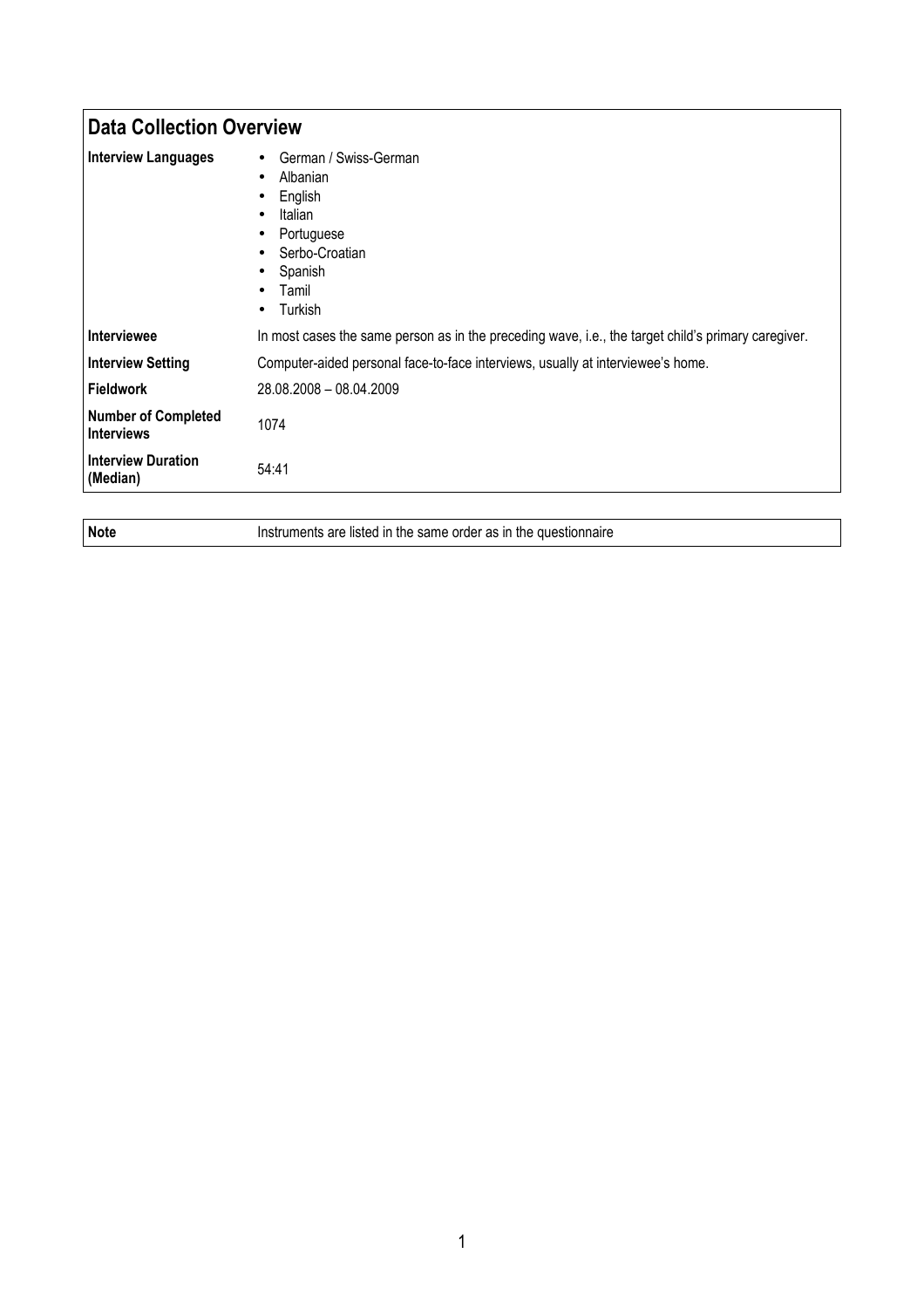## Event History Calendar (EHC) II (adapted)

| Source/Developer                                  | z-proso Project Team                                                                                                                                                                                                                                                                                                                                                                                                                                                                                                                                                                                                                                                                                                                                                                                                                                                                                                                                                                                                                                                                                                                                                                                                                                                                                                                                                                                                                                                                                                                                                                                                                                                                                                                                                                                                                                                                                                                                                                                                                                                              |
|---------------------------------------------------|-----------------------------------------------------------------------------------------------------------------------------------------------------------------------------------------------------------------------------------------------------------------------------------------------------------------------------------------------------------------------------------------------------------------------------------------------------------------------------------------------------------------------------------------------------------------------------------------------------------------------------------------------------------------------------------------------------------------------------------------------------------------------------------------------------------------------------------------------------------------------------------------------------------------------------------------------------------------------------------------------------------------------------------------------------------------------------------------------------------------------------------------------------------------------------------------------------------------------------------------------------------------------------------------------------------------------------------------------------------------------------------------------------------------------------------------------------------------------------------------------------------------------------------------------------------------------------------------------------------------------------------------------------------------------------------------------------------------------------------------------------------------------------------------------------------------------------------------------------------------------------------------------------------------------------------------------------------------------------------------------------------------------------------------------------------------------------------|
| <b>Description</b>                                | The EHC II aims at collecting relevant life events in the target child's biography for the timeframe 2006<br>to 2008 in a structured way. It consists of a calendar sheet with several rows representing distinctive<br>phenomena that may have occurred during the time between the third interview (Aug. 2006) and the<br>forth (Aug. 2008). Each row is subdivided in spells of one trimester. Some types of events are just<br>marked as present/absent in a given trimester while for others more detailed information are collected.                                                                                                                                                                                                                                                                                                                                                                                                                                                                                                                                                                                                                                                                                                                                                                                                                                                                                                                                                                                                                                                                                                                                                                                                                                                                                                                                                                                                                                                                                                                                        |
| <b>Measured Concepts/</b><br><b>Subdimensions</b> | The following list shows life areas covered by the EHC and lists data that were collected besides mere<br>"presence-absence"-like information.<br>1. Place of residence<br>Detailed address of each place where the child lived*<br>2. Household members<br>Gender and kinship with target child of each household member<br>Reason for moving in (birth vs. move in) or moving out (death vs. move out)*<br>3. External child care<br>Type of childcare<br>Intensity (days/week) of childcare<br>4. Parent not living in the same household<br>Number of child's visits a month<br>Contact between two parents (conflict atmosphere)<br>Events with absent parent (new partnership, half-siblings, severe illness, etc.)*<br>5. Occupation of parents<br>Job description and occupation degree (%) of primary caregivers living in the same household<br>6. (new) Financial Situation<br>Periods of financial strain, raising of credit<br>7. Hobbies and leisure activities of the child<br>Detailed lists of regularly frequented activities (min. 3 months) (sports clubs, music lessons, etc.)<br>8. Critical life events for child<br>Serious illness (with hospital stay / repeated consultations)*<br>Accident (with hospital stay / repeated consultations) *<br>Experiences of violence and bullying*<br>(new) Conflicts between child and other family members*<br>(new) Conflicts between primary care givers*<br>9. General Wellbeing<br>Estimation of own wellbeing<br>Estimation of child's wellbeing<br>10. Support for child<br>Teacher addresses difficulties $\rightarrow$ what kind of difficulties (learning difficulties, language problems,<br>child disturbs classes, etc.)<br>Seeking of expert advice $\rightarrow$ Advice for what kind of problems (learning difficulties, bullying, social<br>withdrawal)<br>Child receives support $\rightarrow$ What kind of support (logopaedic support, psychotherapy, transfer to<br>other class)<br>11. Emotional valence for child (from Wave 3 onwards)<br>Child's emotional reaction for *-marked variables |
| <b>Number of Items</b>                            | 3232 variables                                                                                                                                                                                                                                                                                                                                                                                                                                                                                                                                                                                                                                                                                                                                                                                                                                                                                                                                                                                                                                                                                                                                                                                                                                                                                                                                                                                                                                                                                                                                                                                                                                                                                                                                                                                                                                                                                                                                                                                                                                                                    |
| Administration<br><b>History</b>                  | Wave 1 (EHC I), update/refinement at Wave 3 (EHC II), adapted version of EHCII at Wave 4                                                                                                                                                                                                                                                                                                                                                                                                                                                                                                                                                                                                                                                                                                                                                                                                                                                                                                                                                                                                                                                                                                                                                                                                                                                                                                                                                                                                                                                                                                                                                                                                                                                                                                                                                                                                                                                                                                                                                                                          |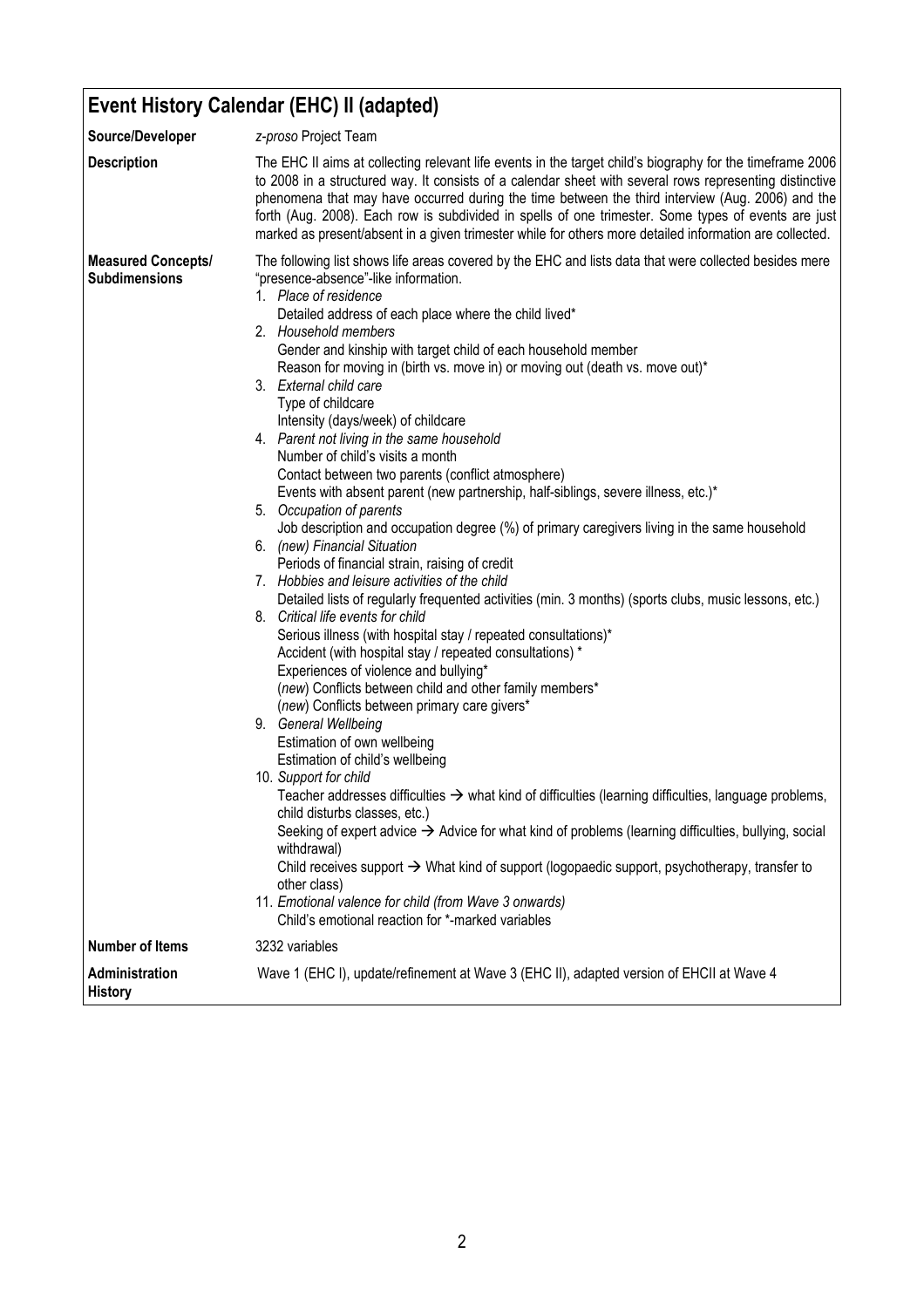| <b>Family Climate</b>            |                                                                       |
|----------------------------------|-----------------------------------------------------------------------|
| Source/Developer                 | Peterborough study (P.O. Wikström)                                    |
| <b>Description</b>               | A short assessment of family conflict                                 |
| Number of Items                  | 3                                                                     |
| <b>Response Categories</b>       | 5-point Likert scale (from "very much disagree" to "very much agree") |
| <b>Item Example</b>              | "We are a happy family and like each other a lot."                    |
| Administration<br><b>History</b> | Wave 1, Wave 2, Wave 3, Wave 4                                        |

| <b>Alabama Parenting Questionnaire</b>            |                                                                                                                                                                                                                                                                                                                                                                                                                                                                                                                                     |
|---------------------------------------------------|-------------------------------------------------------------------------------------------------------------------------------------------------------------------------------------------------------------------------------------------------------------------------------------------------------------------------------------------------------------------------------------------------------------------------------------------------------------------------------------------------------------------------------------|
| Source/Developer                                  | Shelton, K. K., Frick, P. J., & Wootton, J. (1996). "Assessment of parenting practices in families of<br>elementary school-age children", Journal of Clinical Child Psychology, 25(3), 317-329.                                                                                                                                                                                                                                                                                                                                     |
| <b>Description</b>                                | A comprehensive assessment of parenting practices.                                                                                                                                                                                                                                                                                                                                                                                                                                                                                  |
| <b>Measured Concepts/</b><br><b>Subdimensions</b> | Six subscales:<br>1. Involvement<br>2. Positive parenting<br>3. Poor monitoring<br>4. Inconsistent discipline<br>5. Corporal punishment<br>6. "Other discipline"                                                                                                                                                                                                                                                                                                                                                                    |
| <b>Number of Items</b>                            | 40                                                                                                                                                                                                                                                                                                                                                                                                                                                                                                                                  |
| <b>Response Categories</b>                        | 5-point Likert scale (from "never" to "always")                                                                                                                                                                                                                                                                                                                                                                                                                                                                                     |
| <b>Item Examples</b>                              | "You play games or do other fun things with CHILD." (Involvement)<br>"You compliment CHILD when he/she does something well." (Positive parenting)<br>"CHILD is out with friends you don't know." (Poor monitoring)<br>"You threaten to punish CHILD and then do not actually punish him/her." (Inconsistent discipline)<br>"You spank CHILD with your hand when she/he has done something wrong."<br>(Corporal punishment)<br>"You use time out, that is make him/her sit or stand in a corner as a punishment." (Other discipline) |
| Administration<br><b>History</b>                  | Wave 1, Wave 2, Wave 3, Wave 4                                                                                                                                                                                                                                                                                                                                                                                                                                                                                                      |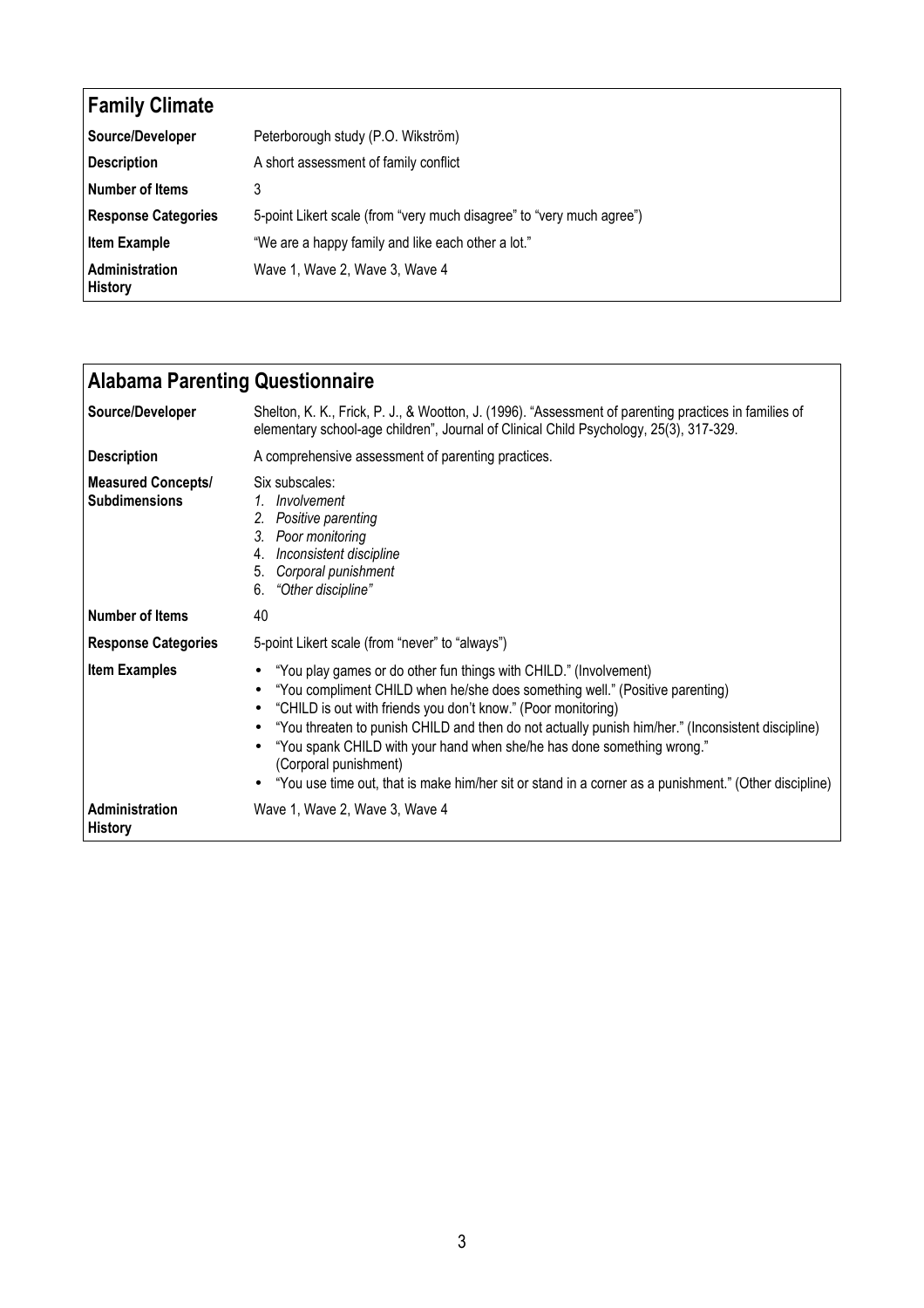## Interviewee's Moral Values & Sense of Justice

| Source/Developer                                  | z-proso Project Team                                                                                                                                                                                                                                                                          |
|---------------------------------------------------|-----------------------------------------------------------------------------------------------------------------------------------------------------------------------------------------------------------------------------------------------------------------------------------------------|
| <b>Description</b>                                | Assessment of the interviewee's moral values and their sense of justice regarding adolescent<br>delinguent behaviour. The interviewee is asked to indicate how serious s/he considers a given crime<br>when committed by an adolescent. Examples for different kinds of breechings are given. |
| <b>Measured Concepts/</b><br><b>Subdimensions</b> | Following dimensions are being asked for: truancy, defiance, violence, bullying, stealing, vandalism<br>and substance use.                                                                                                                                                                    |
| Number of Items                                   | 14                                                                                                                                                                                                                                                                                            |
| <b>Response Categories</b>                        | The interviewee is asked to indicate on a scale from 0 to 10, how serious s/he considers the described<br>item to be. Starting from the middle $(= 5)$ the interviewee has to say if it is "not at all serious" $(= 0)$ or<br>"extremely serious" (= 10).                                     |
| <b>Item Examples</b>                              | "How serious is it if a kid is truant?"<br>"How serious is it if a kid excludes other children, s/he doesn't like?"<br>"How serious is it if a kid steals something that is worth less than 5 Francs?"<br>"How serious is it if a kid occasionally drinks alcohol?"                           |
| Administration<br><b>History</b>                  | Wave 4                                                                                                                                                                                                                                                                                        |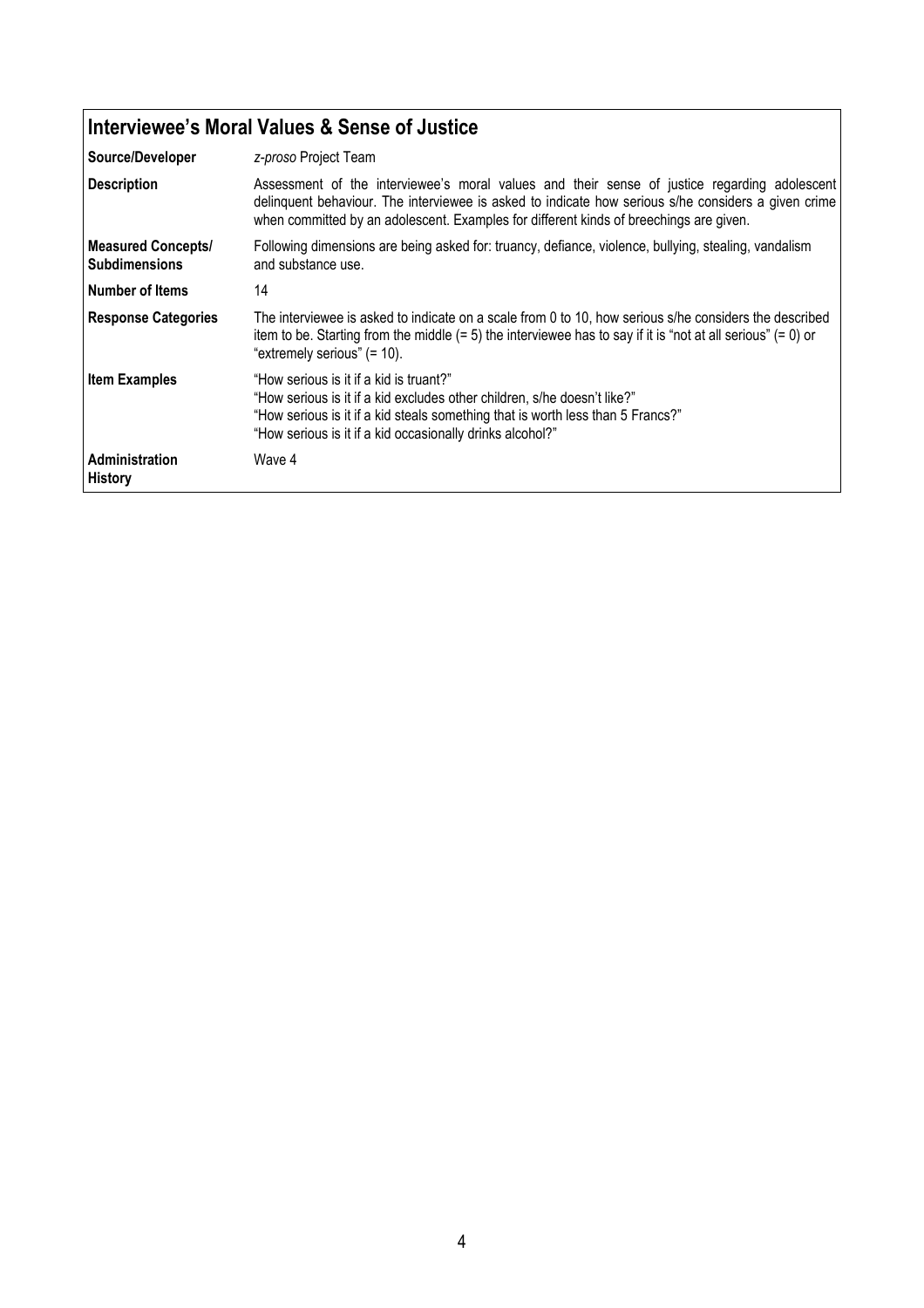| <b>Social Behaviour Questionnaire</b>             |                                                                                                                                                                                                                                                                                                                                                                                                                                                                                                                                                                                                                                                                            |
|---------------------------------------------------|----------------------------------------------------------------------------------------------------------------------------------------------------------------------------------------------------------------------------------------------------------------------------------------------------------------------------------------------------------------------------------------------------------------------------------------------------------------------------------------------------------------------------------------------------------------------------------------------------------------------------------------------------------------------------|
| Source/Developer                                  | Richard E. Tremblay (Université de Montréal)<br>Tremblay, R. E., Loeber, R., Gagnon, C., Charlebois, P., Larivee, S. & LeBlanc, M. (1991).<br>Disruptive boys with stable and unstable high fighting behaviour patterns during junior elementary<br>school. Journal of Abnormal Child Psychology, 19, 285-300.                                                                                                                                                                                                                                                                                                                                                             |
| <b>Description</b>                                | A comprehensive assessment of the target child's social behaviour, focussing on prosociality and not<br>only on problem behaviour.<br>As compared to the original scale the more recent version used in the z-proso study also allows<br>assessing subtypes of aggression, such as indirect, reactive, and instrumental aggression. This<br>measure is also repeatedly administered to teachers (paper-and-pencil) and - in an adapted computer-<br>based multimedia version - to the target children.                                                                                                                                                                     |
| <b>Measured Concepts/</b><br><b>Subdimensions</b> | Prosocial Behaviour<br>1. Prosocial Behaviour (Helping, Empathy)<br>Internalising Problem Behaviour (not measured at Wave 2)<br>2. Anxiety<br>3. Depression<br>Attention-Deficit and Hyperactivity Disorder (ADHD) (not measured at Wave 2)<br>4. Attention Deficit<br>5. Hyperactivity<br>Non-Aggressive Externalising Problem Behaviour (not measured at Wave 2)<br>6. Non-Aggressive Conduct Disorder (Stealing, Lying, Vandalising)<br>7. Opposition/Defiance<br>Aggression<br>8. Physical Aggression<br>9. Indirect Aggression<br>10. Instrumental Aggressions/Dominance<br>11. Reactive Aggression<br>Psychopathy<br>12. Cruelty to Animals (as a psychopathy proxy) |
| <b>Number of Items</b>                            | 55                                                                                                                                                                                                                                                                                                                                                                                                                                                                                                                                                                                                                                                                         |
| <b>Response Categories</b>                        | 5-point Likert scale (from "never" to "very often")                                                                                                                                                                                                                                                                                                                                                                                                                                                                                                                                                                                                                        |
| <b>Item Examples</b>                              | "CHILD listens to others' points of view." (Prosocial Behaviour)<br>"CHILD kicks, bites, hits other children." (Physical Aggression)                                                                                                                                                                                                                                                                                                                                                                                                                                                                                                                                       |
| Administration<br><b>History</b>                  | Wave 1, Wave 2 (except scales "Internalising Problem Behaviour", "ADHD" and "Indirect Aggression"),<br>Wave 3, Wave 4                                                                                                                                                                                                                                                                                                                                                                                                                                                                                                                                                      |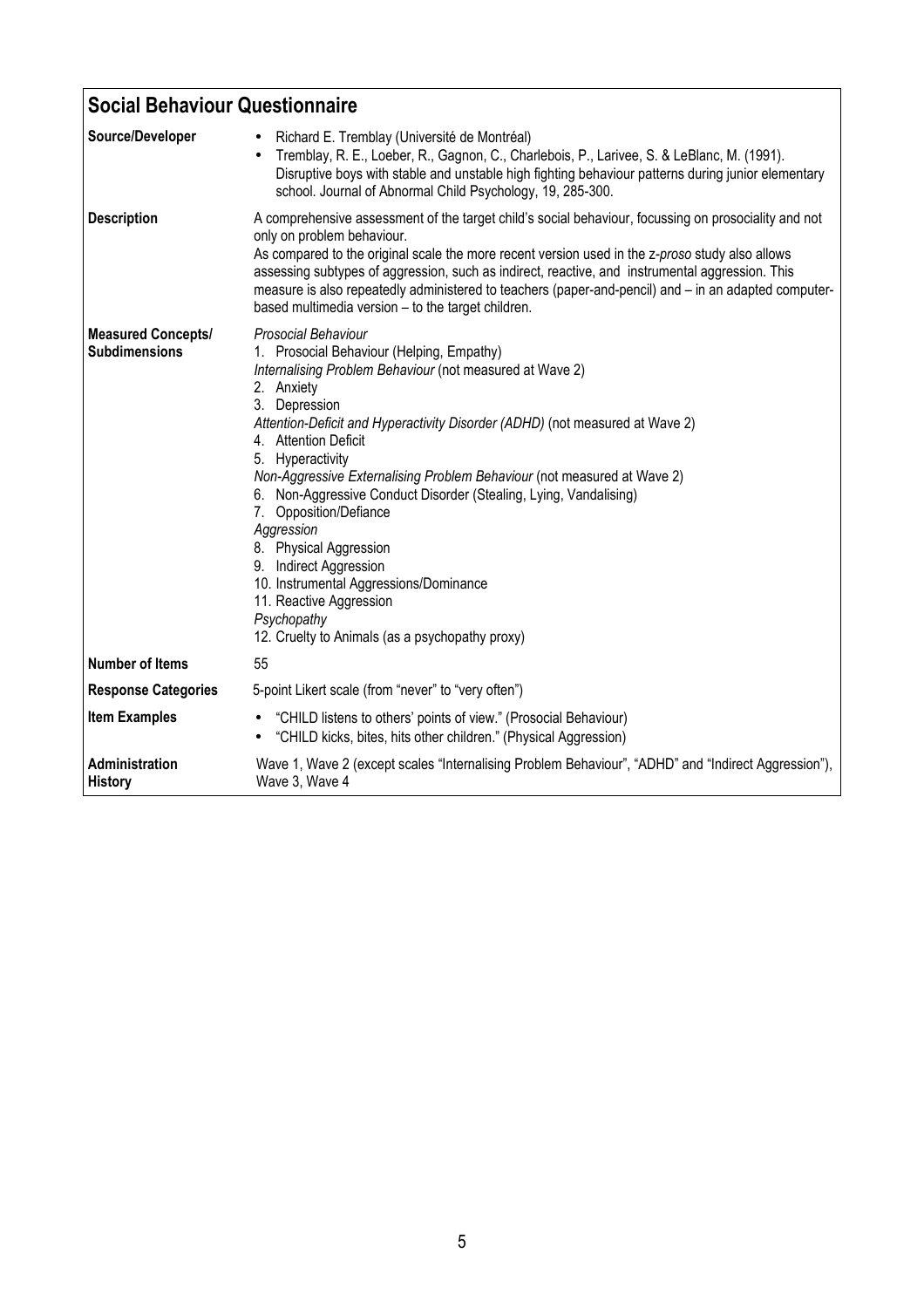| <b>Child's Delinquency</b>                        |                                                                                                                                                                                                                                                                                                                                                                                                     |
|---------------------------------------------------|-----------------------------------------------------------------------------------------------------------------------------------------------------------------------------------------------------------------------------------------------------------------------------------------------------------------------------------------------------------------------------------------------------|
| Source/Developer                                  | z-proso Project Team adapted from an instrument developed by the Kriminologisches<br>Forschungsinstitut Niedersachsen (KFN)                                                                                                                                                                                                                                                                         |
| <b>Description</b>                                | This assessment leans on the above described instrument "Interviewee's Moral Values & Sense of<br>Justice" yet measures if the child actually has committed any of the described breaches during the 12<br>months previous to the interview. The aim is to measure whether parents show consistency in judging<br>juvenile delinquency in general and delinquent acts committed by their own child. |
|                                                   | The instrument contains one filter question assessing the degree of police contact and the average age<br>at which adolescence start to be confronted with the police (by reason of crime).                                                                                                                                                                                                         |
| <b>Measured Concepts/</b><br><b>Subdimensions</b> | The following dimensions were asked for: truancy, violence, stealing and substance use.<br>The questions were shuffled by the computer programme to avoid a sequence effect.<br>The last questions assess contact with the police and reasons.                                                                                                                                                      |
| Number of Items                                   | $10 + 1$                                                                                                                                                                                                                                                                                                                                                                                            |
| <b>Response Categories</b>                        | Yes / No response category.<br>The interviewee is asked to indicate the reasons for police contact in case of a positive answer. The<br>response categories in this case are: violence, stealing, vandalism, substance use, traffic crime, or<br>others (to indicate).                                                                                                                              |
| <b>Item Examples</b>                              | The interviewer starts this section with the sentence "All juveniles do forbidden things. How is it with<br>CHILD? Think of the past 12 months: Did s/he to your knowledge?"<br>skip school on purpose?"<br>" smoke a joint?"<br>" hit and thereby injured someone at school or on the street?"<br>" steal something in a grocery shop?"<br>" have to be confronted by the police?"                 |
| Administration<br><b>History</b>                  | Wave 4                                                                                                                                                                                                                                                                                                                                                                                              |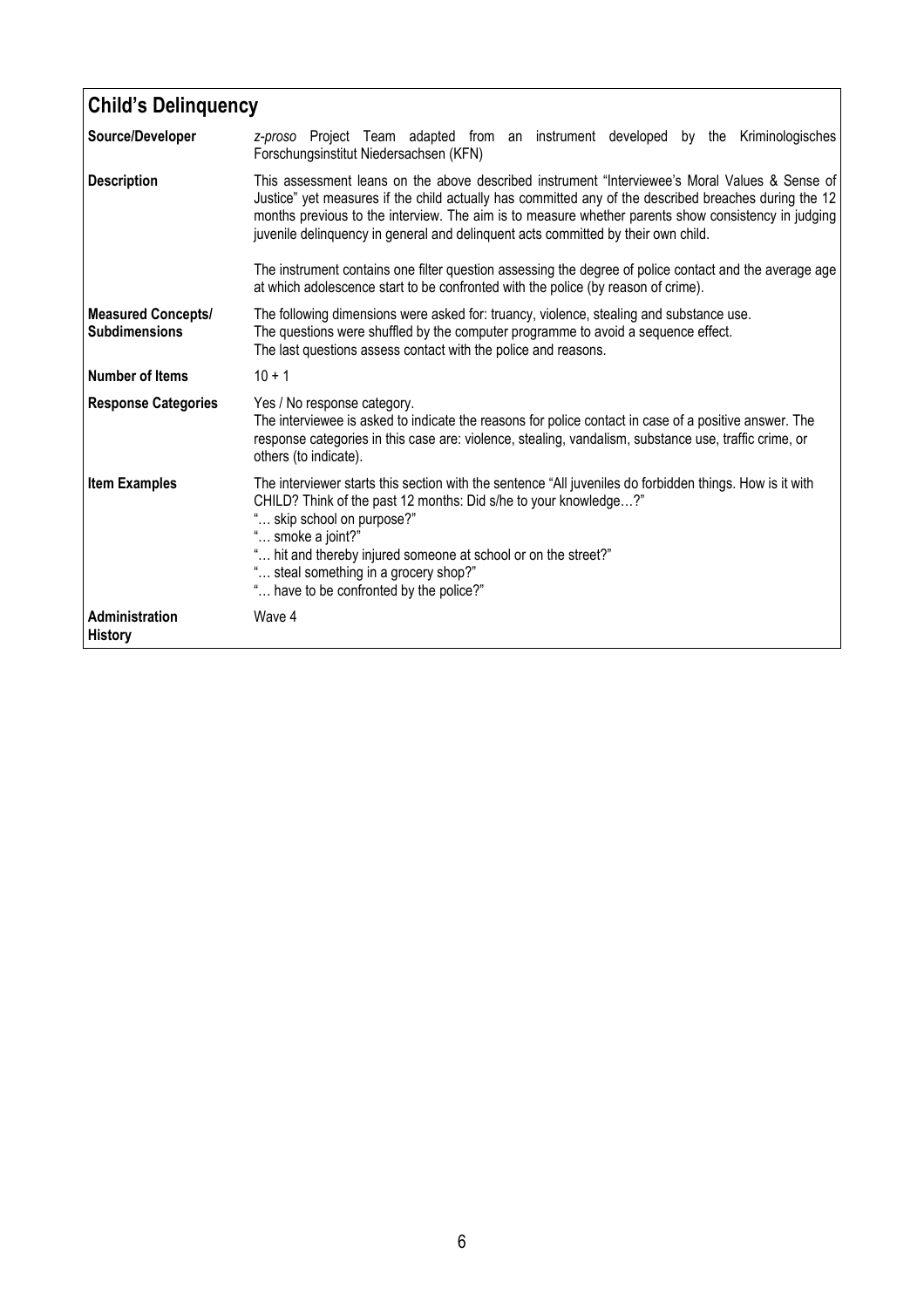| <b>School Experiences</b>                         |                                                                                                                                               |
|---------------------------------------------------|-----------------------------------------------------------------------------------------------------------------------------------------------|
| Source/Developer                                  | z-proso Project Team                                                                                                                          |
| <b>Description</b>                                | A brief assessment of the target child's experiences at school.                                                                               |
| <b>Measured Concepts/</b><br><b>Subdimensions</b> | Liking of school<br>Liking of homework<br>School achievement<br>Relationship to teacher                                                       |
| <b>Number of Items</b>                            | 4                                                                                                                                             |
| <b>Response Categories</b>                        | 10-point Likert scale<br>$\bullet$<br>(from "doesn't like it" to "likes it extraordinarily" / from "not very well" to "extraordinarily well") |
| <b>Item Examples</b>                              | "How much did CHILD like to go to school in the past year?"<br>"How well did CHILD get along with his/her teacher?"                           |
| Administration<br><b>History</b>                  | Wave 2, Wave 4                                                                                                                                |

| <b>Parental Attitudes towards School &amp; Perception of School</b> |                                                                                                                                                                                                                                                                                                                                                                                                                                  |
|---------------------------------------------------------------------|----------------------------------------------------------------------------------------------------------------------------------------------------------------------------------------------------------------------------------------------------------------------------------------------------------------------------------------------------------------------------------------------------------------------------------|
| Source/Developer                                                    | z-proso Project Team                                                                                                                                                                                                                                                                                                                                                                                                             |
| <b>Description</b>                                                  | Measures several relevant dimensions of parent's attitudes toward school as well as their perception<br>thereof.                                                                                                                                                                                                                                                                                                                 |
| <b>Measured Concepts/</b><br><b>Subdimensions</b>                   | Overall satisfaction with school<br>Involvement in school<br>Trust in teacher<br>Perceived self-efficacy as to school issues<br><b>Educational aspirations</b><br>Perception of CHILD's classmates                                                                                                                                                                                                                               |
| <b>Number of Items</b>                                              | 16                                                                                                                                                                                                                                                                                                                                                                                                                               |
| <b>Response Categories</b>                                          | 10-point Likert scale<br>(from "fully true" to "fully untrue")                                                                                                                                                                                                                                                                                                                                                                   |
| <b>Item Example</b>                                                 | "I am fully satisfied with the CHILD's school."<br>"I support the school through active involvement and voluntary work."<br>"I fully trust that my child's teacher is doing a good job."<br>"I know what to do in order for CHILD to get through school without problems."<br>"It is important for me that CHILD will get into high school later on".<br>"Among CHILD's classmates there are some kids who are nasty to others". |
| <b>Administration</b><br><b>History</b>                             | Wave 2, Wave 4                                                                                                                                                                                                                                                                                                                                                                                                                   |